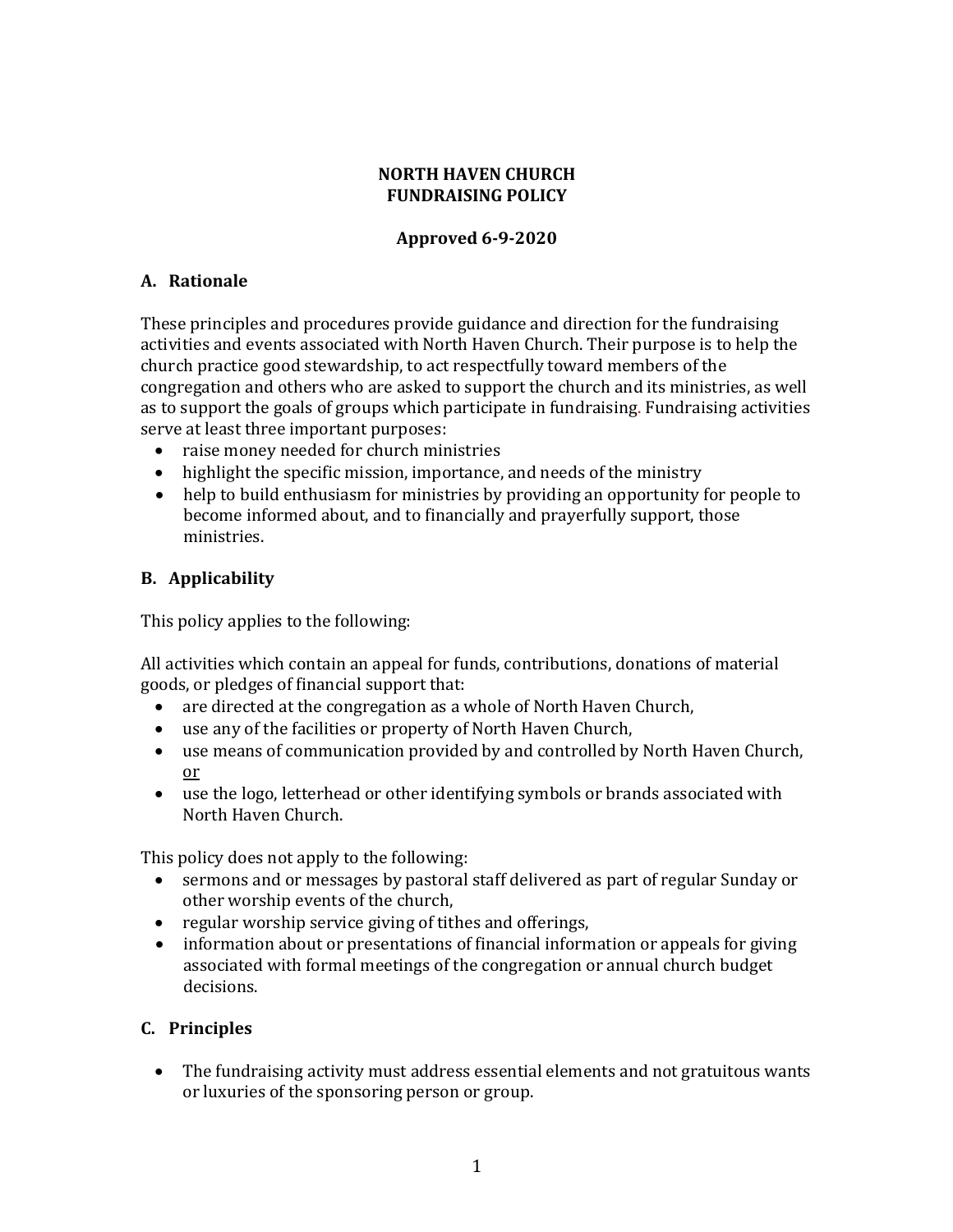- Church groups, in planning and conducting their fundraising activities, must be respectful of the members of the church and the sacred space of the church.
- Fundraising activities must be respectful of those who are unable or unwilling to contribute.

#### **D. Procedures**

These procedures are to be followed by all groups or individuals that conduct or sponsor a fundraising activity.

#### 1. Application

a. Requirements

Persons proposing fundraising activities covered by this policy must apply for and receive approval before the activity(ies) can occur.

- b. Who must apply
	- Charter ministries and ministries or individuals included in the Faith Promise Budget may submit a one-time application for multiple, on-going fundraising events.
	- Other persons, ministries or organizations must submit an application for each proposed fundraising event.
- c. How and when to apply

Application for approval must be made on the Fundraiser Request Form (see attached or go to North Haven's online request form) and must be submitted at least two months in advance of the proposed activity or event.

d. Limits on fundraising events

Ministries of North Haven Church, including organizations and individuals supported by North Haven Church Faith Promise giving, are allowed one major fundraiser per year. The exception to this limit is North Haven Student Ministries which may have multiple fundraising activities per year, all of which must follow normal approval procedures.

e. Scheduling

At the time of application, the person or group proposing the activity may request a tentative reservation of the requested date(s) and facilities for the fundraising activity or event on the North Haven Church calendar. d. Fundraiser activities on church grounds are not to take place on the following days:

- Palm Sunday; Easter Sunday; Christmas Eve; Christmas Day
- f. Location

Fundraisers taking place on church grounds will occupy only preapproved locations as designated on the Fundraiser Request Form.

g. Additional church resources:

Maintenance/Clean Up and or Technical Services: Project Leaders have the option of providing their own clean up after the event or contracting for church staff to conduct post-event clean up. If technical services are required  $(A/V,$  sound system, video equipment set-up) a request for technical services must be noted at the time of application and an appropriate fee will be included with the notice of approval.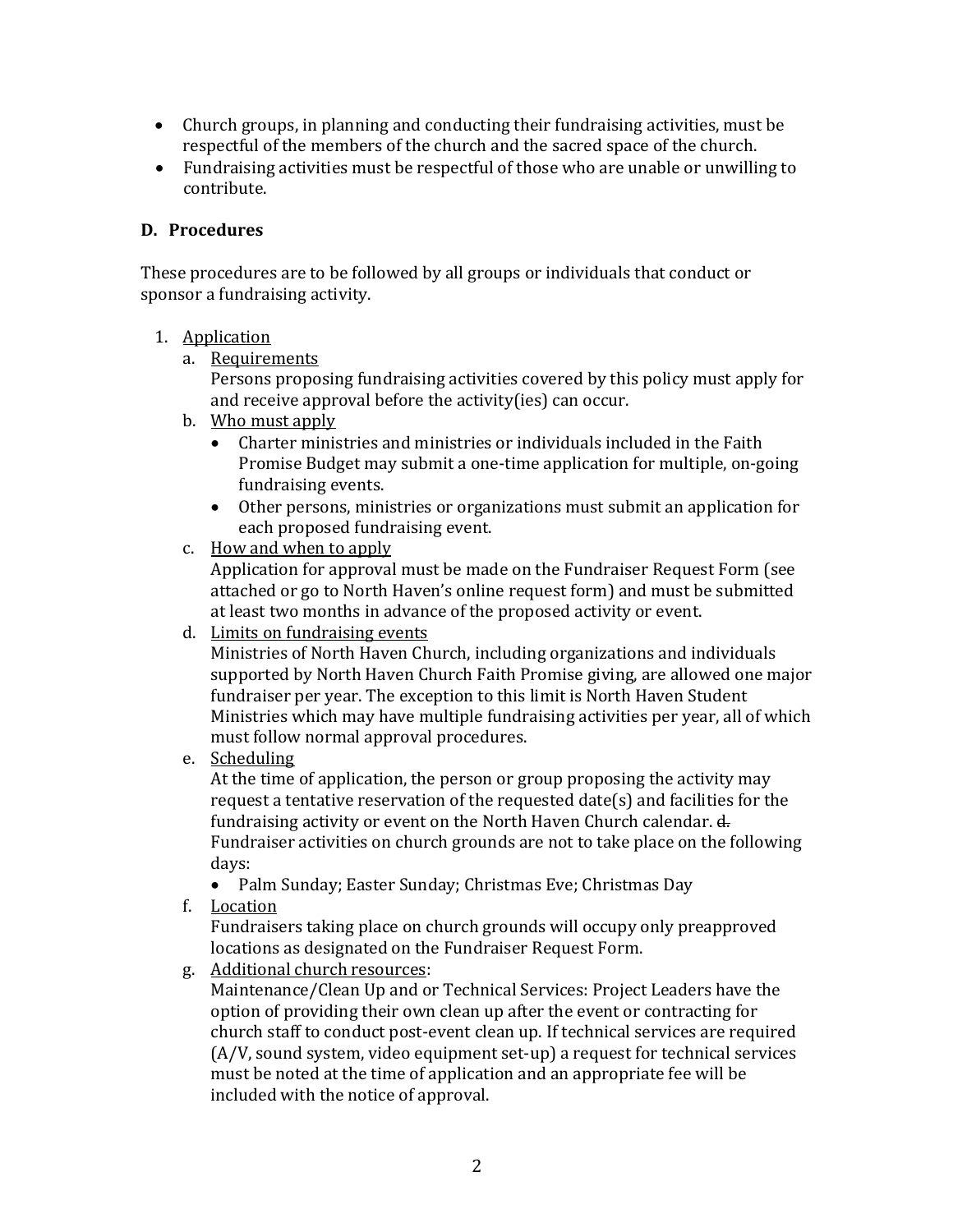- 2. Approvals
	- a. All fundraiser activities must be approved by the Pastoral Staff and the Elder Board. Board of Stewards approval is required if the activity will occur on church property or use church facilities or equipment.
	- b. Fundraising activities may not be finalized on the church calendar until all necessary approvals have been granted. The approval(s) must be indicated on the Fundraiser Request Form.
	- c. The Fundraiser Request Form will be reviewed within one month after being submitted.
	- d. The Office Administrator will receive the application, refer it to the Pastoral Staff, who will submit it to the Board of Elders and Board of Stewards, and notify the Project Leader of approval status.
	- e. The decision for or against approval will be made on a first-come, first-serve basis and may be delayed, depending on the need for further information or consultation.
- 3. Promotion and Reporting
	- a. The purpose of the funds to be raised must be publicized before the fundraiser by way of the eNews, and/or other means of publicity.
	- b. The group that is conducting the fundraiser is responsible for reporting to the church congregation the total amount of proceeds raised.
	- c. If the proceeds are to be divided among various accounts, recipients, etc., this division is to be included in the report.
	- d. A final financial report is to be submitted to the Board of Elders within one month of the conclusion of the fundraising activity.
- 4. Handling of funds
	- a. Funds raised by North Haven Church ministries fundraisers will be deposited in the appropriate  $account(s)$  within  $7$  days of receipt.
	- b. Proceeds from the fundraiser must go to the sponsoring organization indicated on the Fundraiser Request Form.
- 5. Receipts and reimbursements
	- a. Private persons, vendors, and suppliers are not to be reimbursed directly from the original cash receipts of the fundraiser.
	- b. Request for reimbursements are to be completed and submitted to the Church Bookkeeper by the project leader on a timely basis.
- 6. Exceptions
	- a. Exceptions to this policy should never be assumed by the fundraising organization and will only be granted by means of the application process.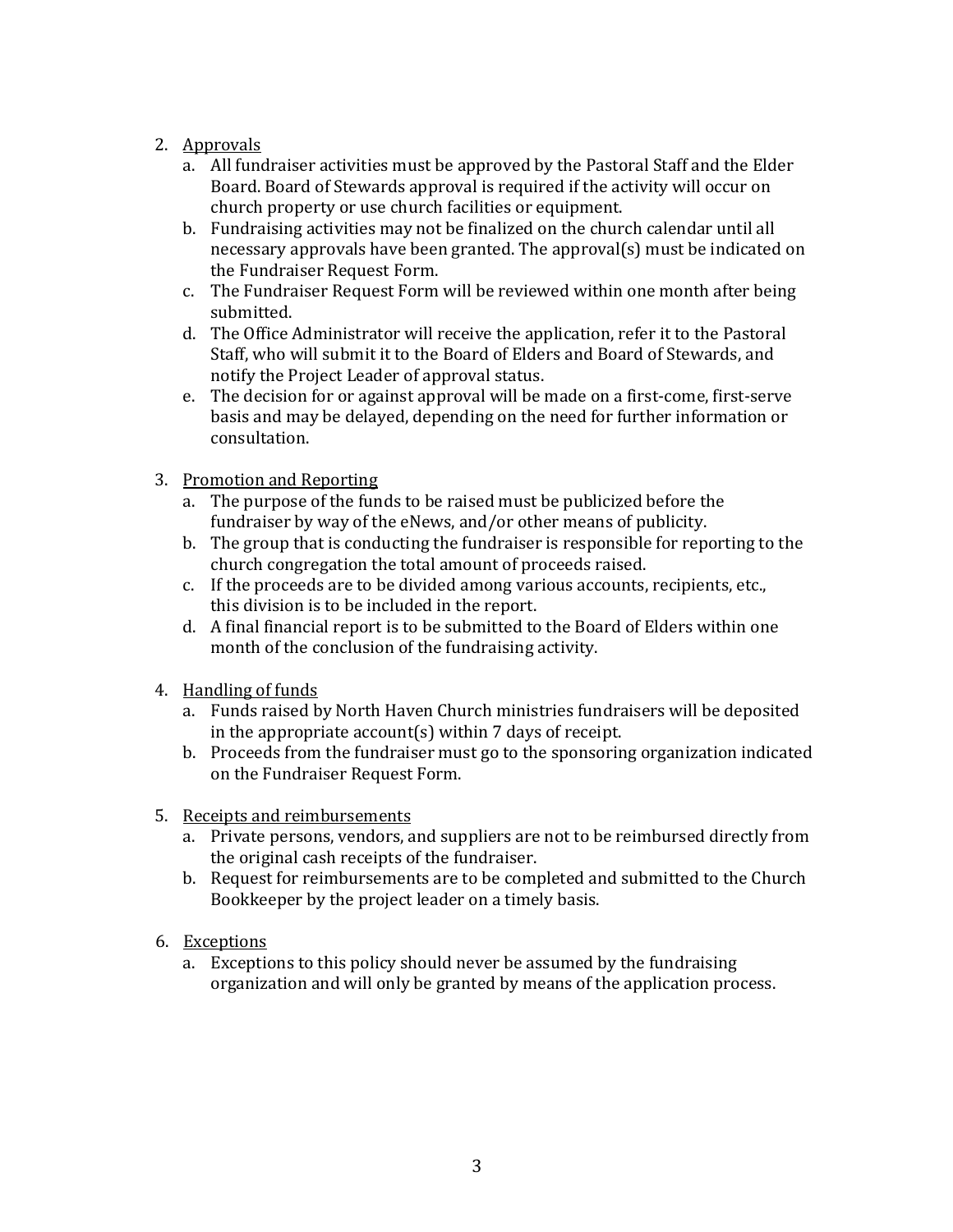# **FUNDRAISER REQUEST FORM**

(Submit this completed form to the North Haven Church office at least two months in advance of proposed fundraising event. (See Fundraising Policy document)

# **Sponsoring Organization, Ministry or Person**

| <b>Title of Fundraising Activity</b>                                                                                                                                  |  |  |                             |  |
|-----------------------------------------------------------------------------------------------------------------------------------------------------------------------|--|--|-----------------------------|--|
|                                                                                                                                                                       |  |  |                             |  |
|                                                                                                                                                                       |  |  |                             |  |
|                                                                                                                                                                       |  |  |                             |  |
|                                                                                                                                                                       |  |  |                             |  |
| <b>EVENT DESCRIPTION</b><br>Describe the proposed event or activity, purpose, goal and benefit expected from the<br>event, including how funds raised are to be used: |  |  |                             |  |
| ,我们也不会有什么。""我们的人,我们也不会有什么?""我们的人,我们也不会有什么?""我们的人,我们也不会有什么?""我们的人,我们也不会有什么?""我们的人                                                                                      |  |  |                             |  |
| <b>PROPOSED DATES/TIMES:</b>                                                                                                                                          |  |  |                             |  |
|                                                                                                                                                                       |  |  | $From: _______ To: _______$ |  |
|                                                                                                                                                                       |  |  |                             |  |